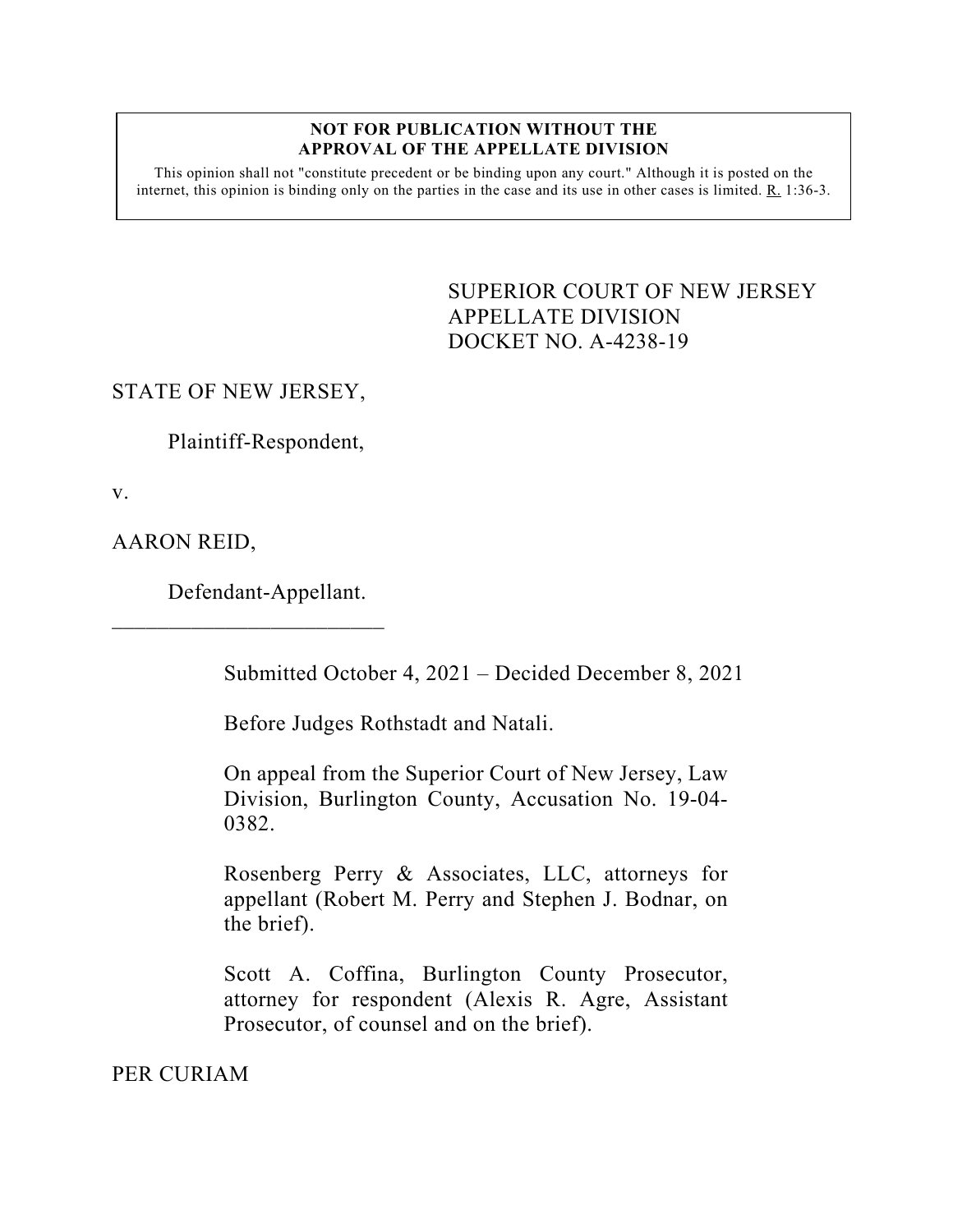After his motion to suppress a weapon found during a credentials check based search of a car he had been driving, defendant Aaron Reid pled guilty to second-degree unlawful possession of a weapon, N.J.S.A. 2C:39-5(b)(1), and received a sentence in accordance with his plea agreement to one year noncustodial probation. On appeal from his conviction, he challenges the February 25, 2020 denial of his suppression motion and asserts the following arguments:

### POINT I

THE HANDGUN WAS SEIZED PURSUANT TO AN ILLEGAL WARRANTLESS SEARCH AND THE COURT BELOW ERRED IN DENYING DEFENDANT'S MOTION TO SUPPRESS.

A. WARRANTLESS SEARCHES ARE PRESUMPTIVELY INVALID.

B. THE PLAIN VIEW EXCEPTION REQUIRES THE OFFICER BE LAWFULLY IN THE VIEWING AREA.

C. THE CREDENTIALS EXCEPTION TO THE WARRANT REQUIREMENT REQUIRES THE OPERATOR BE AFFORDED A "MEANINGFUL" AND "REASONABLE" OPPORTUNITY TO PRODUCE THE CREDENTIALS.

D. THE CREDENTIALS EXCEPTION PERMITS ONLY A "LIMITED, PINPOINTED SEARCH."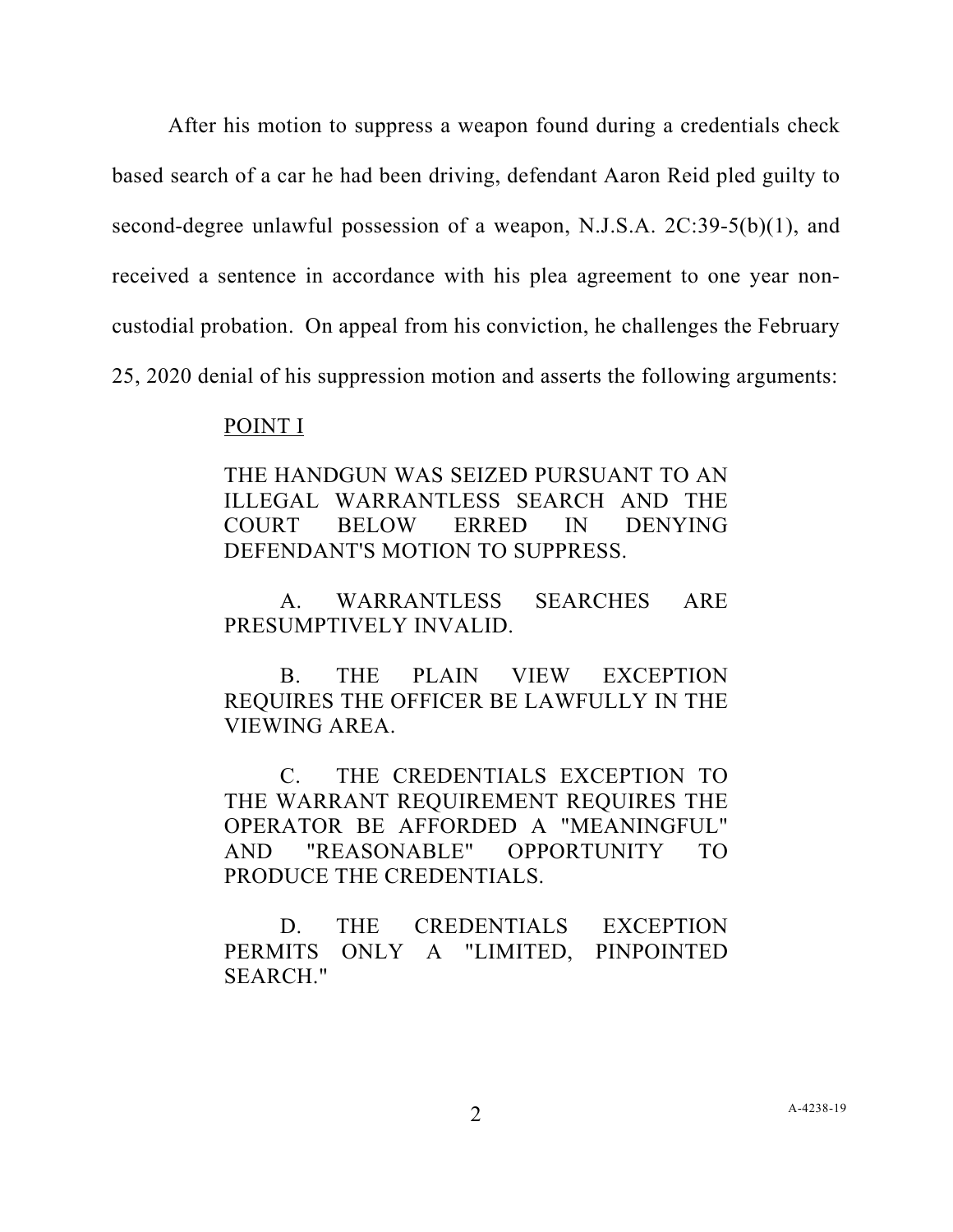E. THE COURT BELOW ERRED IN FINDING THE CREDENTIALS EXCEPTION APPLICABLE.

i. THE DEFENDANT WAS NOT AFFORDED A REASONABLE AND MEANINGFUL OPPORTUNITY TO PRODUCE HIS DRIVING CREDENTIALS.

ii. THE SEARCH WAS UNLAWFUL AS IT WAS NOT LIMITED AND PINPOINTED IN SCOPE.

### POINT II

# THE CREDENTIALS SEARCH EXCEPTION IS UNCONSTITUTIONAL. (NOT RAISED BELOW).

We have considered defendant's contentions in light of the record and the applicable principles of law. We conclude that while there is no merit to defendant's constitutional challenge to the credentials search exception to the warrant requirement, here the procedures necessary to justify that type of search were not followed and for that reason we reverse the denial of defendant's motion, vacate his conviction, and remand for further proceedings.

I.

The facts found by the trial court at the suppression hearing based on the testimony of the arresting officer are summarized as follows. During the evening of May 25, 2019, Officer Joseph Devlin of the Willingboro Police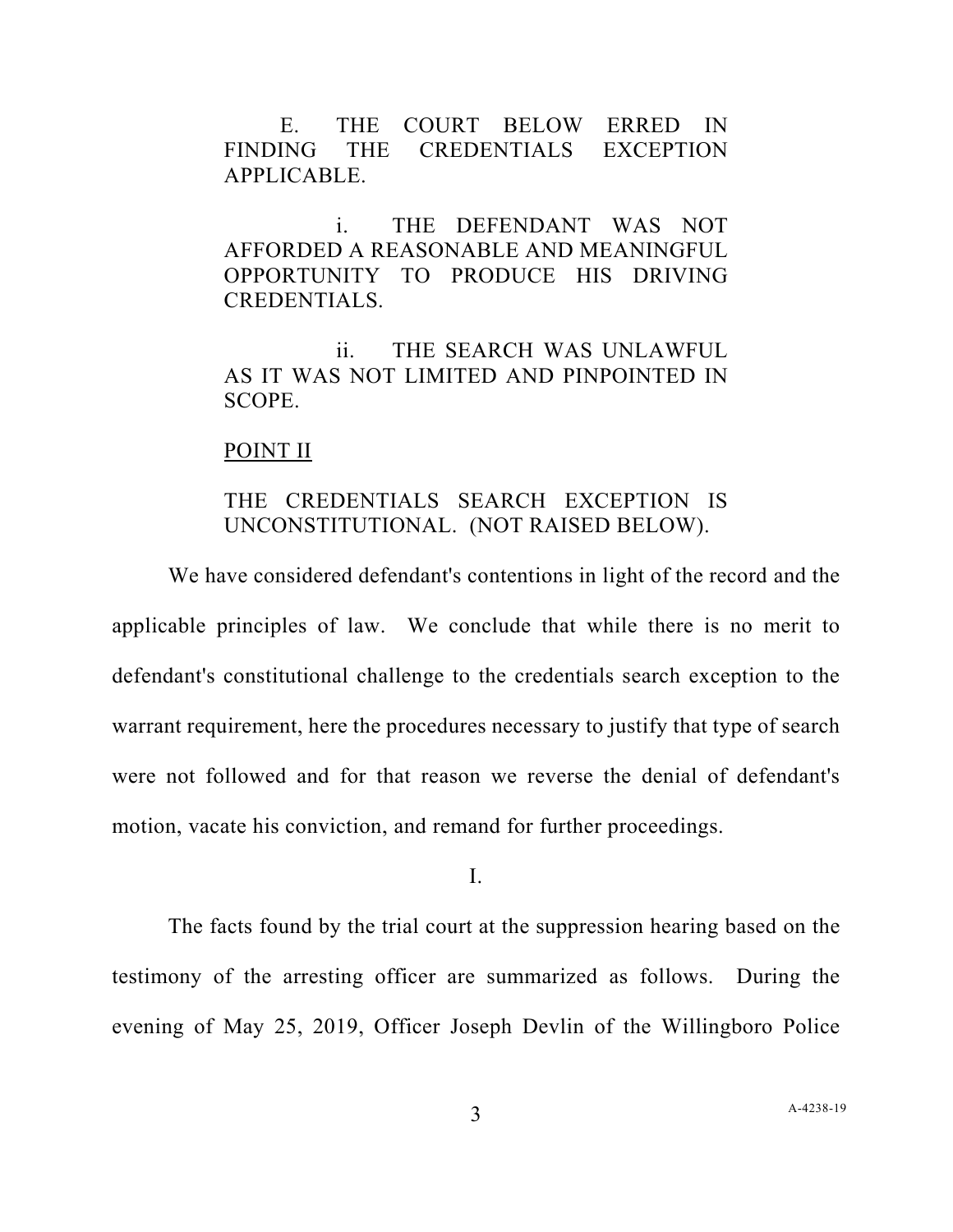Department attempted to stop a motor vehicle after observing that it was being operated with illegally tinted windows. Before he had the opportunity to effectuate the stop, the car was driven into a home's driveway. The four occupants then exited the vehicle and headed towards the house; three walked to the backyard and one went into the house. At some point prior to the occupants entering the home, the officer activated his vehicle's overhead lights and ordered the occupants to return to the vehicle.<sup>[1](#page-3-0)</sup> Devlin testified that, although it could not be heard on his body cam video, one of the occupants responded by yelling "No, fuck you." All of them ignored his command.<sup>[2](#page-3-1)</sup> Devlin remained outside the residence and waited for additional officers to arrive, which took about one minute.

After about one minute, the homeowner emerged from the house and spoke to the officer. The officer told the homeowner that the four occupants had

<span id="page-3-0"></span><sup>1</sup> Devlin testified at the suppression hearing to three different scenarios regarding his activation of his vehicle's lights: he activated them (1) as the vehicle turned into the driveway; (2) prior to the occupants exiting the motor vehicle; and (3) after the occupants exited the motor vehicle. As discussed infra, the trial court found that the lights were already activated when the officer directed the fleeing occupants to return to the car.

<span id="page-3-1"></span><sup>&</sup>lt;sup>2</sup> The officer's body cam recording did not pick up the quoted response or anything else said by the vehicle's occupants.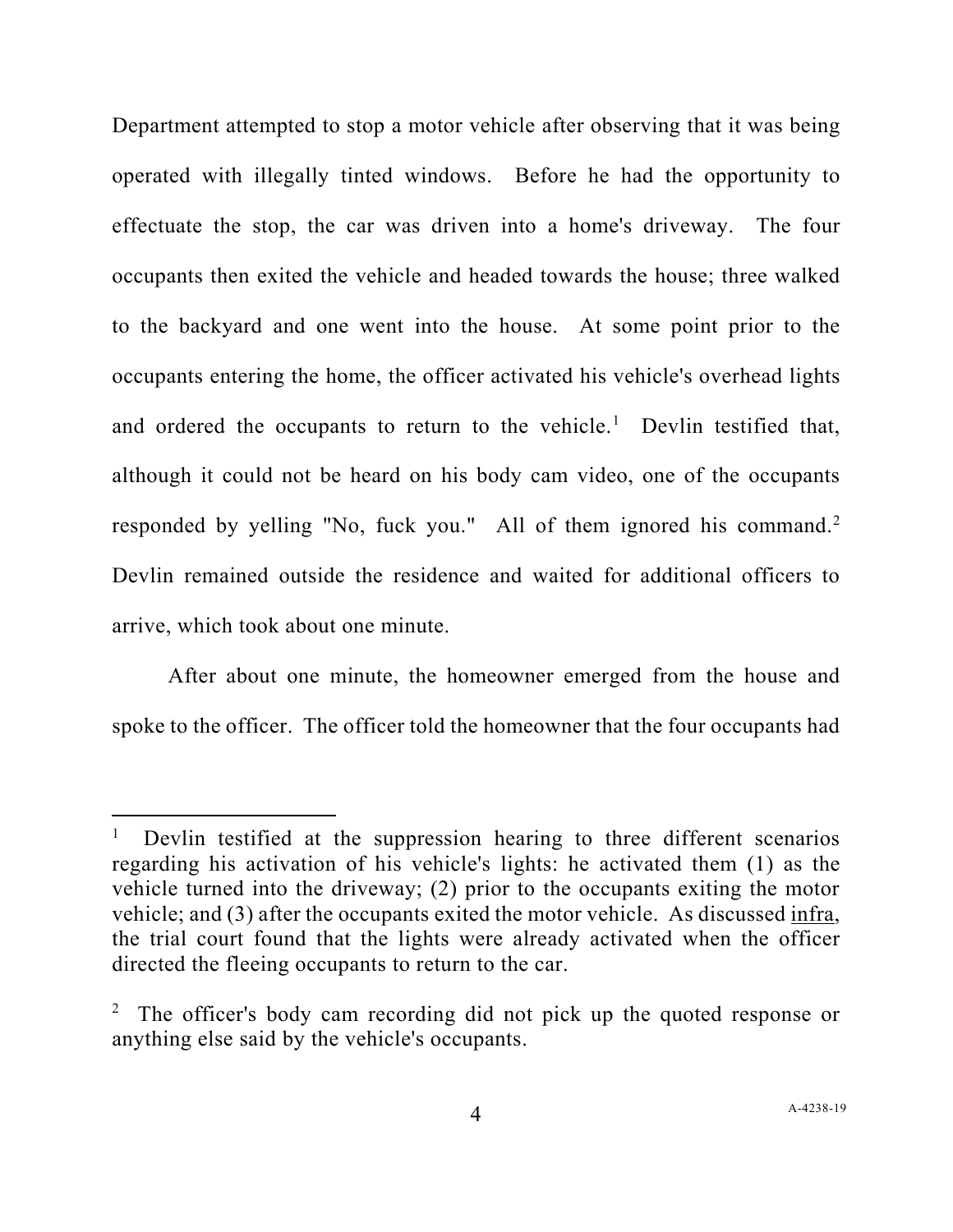to either come outside or he would tow the car. A few seconds later, Officer Stefan Kowalski arrived, and he also spoke with the homeowner who then walked away from him.

As Kowalski spoke to the homeowner and, before the homeowner walked away, Devlin announced that he was going to "run the vehicle registration." After Devlin started to walk away, another responding officer, Officer Hankey, asked if "the car is locked." Devlin then stopped and opened the unlocked car without stating to anyone that he was going to search for credentials. Once he opened the car's door, he confirmed to Hankey that it had not been locked and immediately, without ever looking in the vehicle's glove compartment or center console, Devlin called out, "Got a gun in the driver['s] door."

A conversation between Hankey and Devlin then ensued about whether a search warrant was necessary for the discovery of the gun, whether the plain view exception applied, and whether a credentials search was allowed. In the end, Hankey replied, it is "sometimes better to be safe than sorry." Shortly after, Devlin ran a registration inquiry on the car that identified the owner of the vehicle as Alvin Reid, defendant's father.

Prior to opening the vehicle's door, Devlin never asked defendant or any of the vehicle's passengers to produce any vehicle credentials. Nor did he inform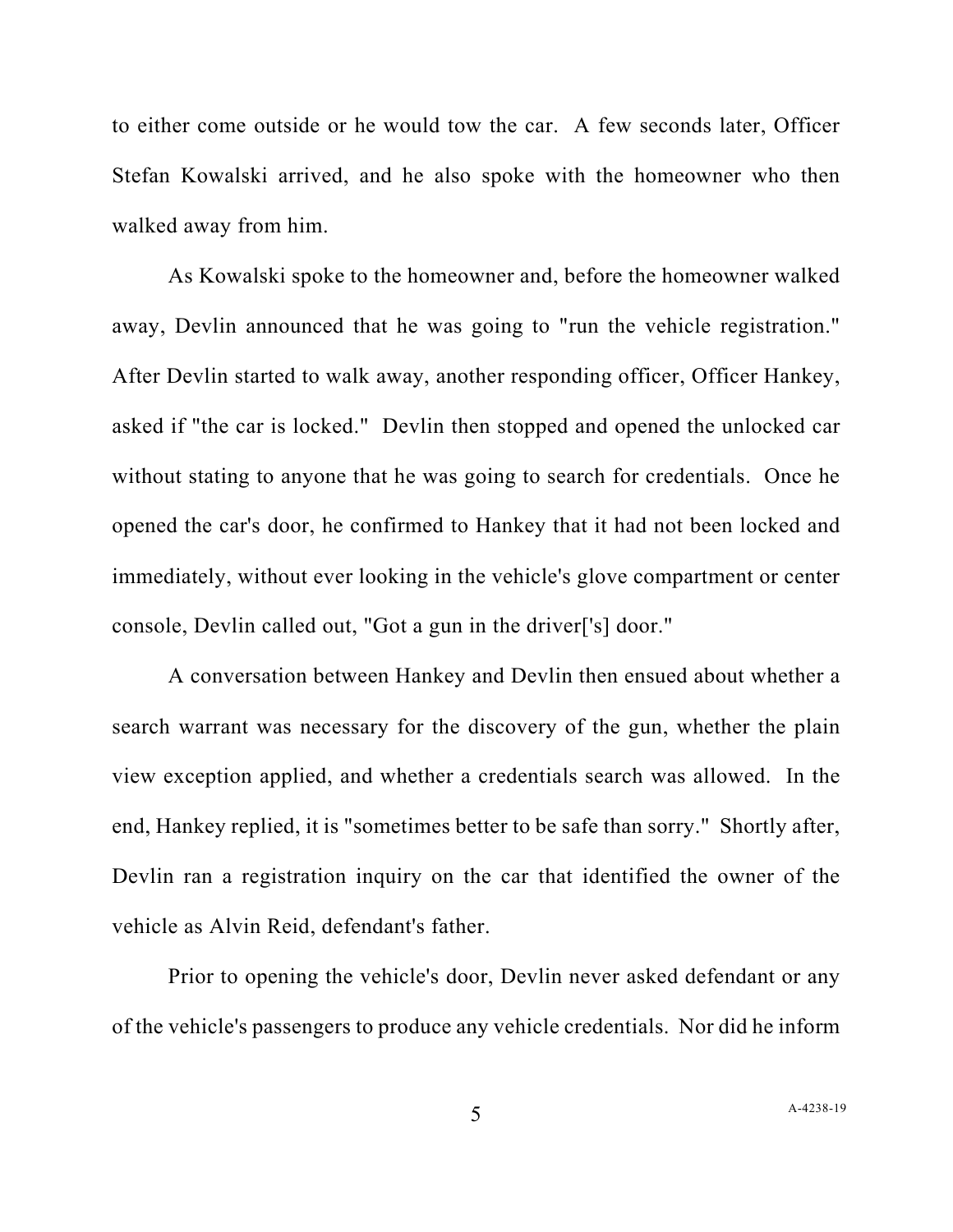any of them of his intention to search the car for credentials. In addition, Devlin calculated that one minute and fourteen seconds elapsed from his first interaction with the homeowner until he opened the car door. Moreover, within less than four minutes after his first interaction with the homeowner asking that he direct the vehicle occupants to return to the car, defendant and another of the vehicle's occupants, exited the house in accordance with Devlin's request.

Before Devlin arrested defendant, he requested defendant's consent to search the vehicle, which defendant refused. The vehicle was impounded and, eventually, Devlin obtained a warrant to further search the vehicle.

Defendant was later charged with second-degree possession of a weapon for unlawful purposes, N.J.S.A. 2C:39-4(a)(1), second-degree unlawful possession of a weapon, N.J.S.A. 2C:39-5(b)(1), fourth-degree prohibited weapons and devices, N.J.S.A. 2C:39-3(f)(2), fourth-degree prohibited weapons and devices, N.J.S.A. 2C:39-3(j), third-degree receiving stolen property, N.J.S.A. 2C:20-7(a), and fourth-degree obstruction of the administration of law, N.J.S.A. 2C:29-1(a).

After his arrest, defendant filed his suppression motion. The trial court conducted a two-day suppression hearing at which Devlin and Kowalski testified. After the hearing, on February 24, 2020, the court issued a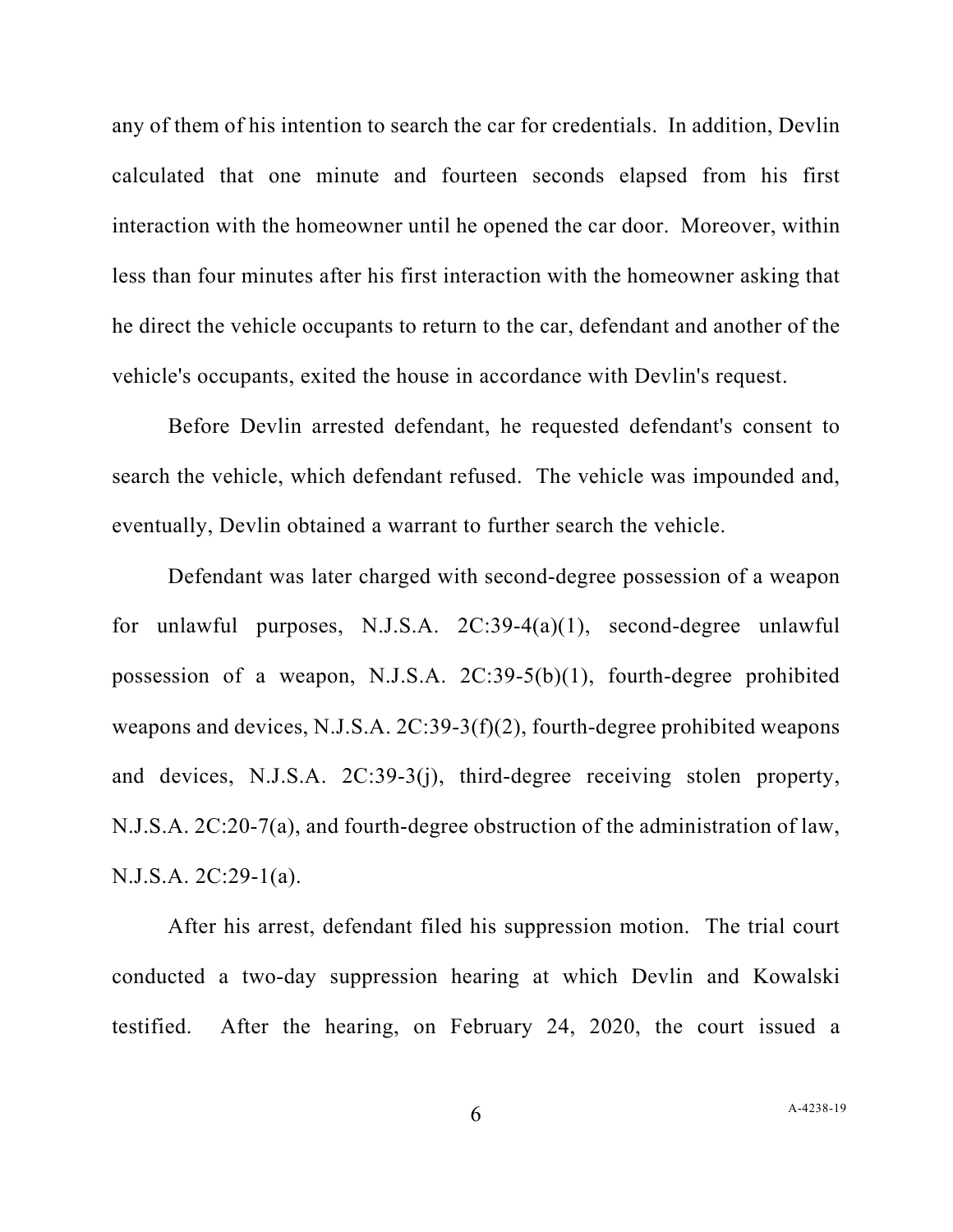comprehensive ten-page written decision explaining its reasons for denying defendant's motion to suppress. The next day the trial court entered an order memorializing its decision.

The trial court initially concluded that the "traffic stop was valid" after finding that Devlin's testimony was credible because "he reasonably believed that he observed a [traffic] violation." The court then determined that because the traffic stop was valid, "the officer was entitled to conduct an investigative detention" and that a "reasonable person would realize that his right to move has been restricted." He reasoned that because the "marked patrol car's overhead lights were on when [the officer], in uniform, instructed the defendant to return to the vehicle" that "defendant should have been aware that his right to freely move had been restricted at this point."

The court held the "warrantless search of defendant's car was valid under the credentials exception to the warrant requirement." It reasoned that the "defendant was given reasonable opportunity to present his registration information, but showed his unwillingness to provide such information by refusing to comply with his lawful detention" and instead "chose to ignore the officer," who despite his demand for defendant to return to the vehicle and his advice to the homeowner that defendant "needed to come outside," "received no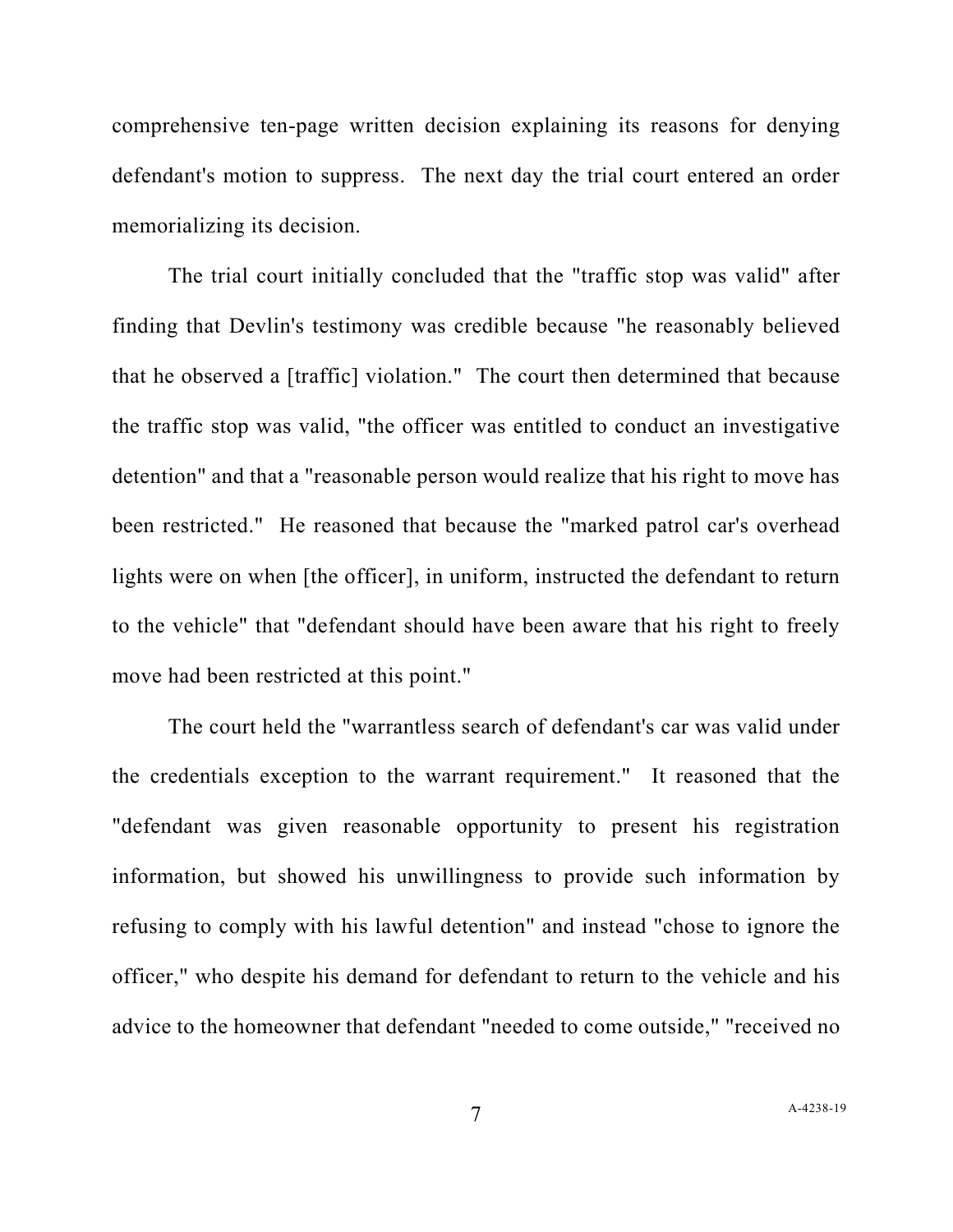indication that" he would. According to the court, "[b]y ignoring the officer's instructions to return to the vehicle, . . . defendant [could not] so easily nullify the opportunity that the officer provided."

"Under the circumstances," the court found that "it was not unreasonable for [the officer] to conduct a limited credentials search after defendant was given reasonable opportunity, but, by his unresponsive conduct, indicated his unwillingness to provide those credentials," and that the "search was objectively reasonable . . . because it was the least intrusive method to obtain the registration information."

In reaching its decision, the court cited to State v. Watts, 223 N.J. 503, 514 (2015), for the proposition that "[t]he test is not whether there were other reasonable or even better ways to execute the search, for hindsight and considered reflection often permit more inspired after-the-fact decision making." According to the trial court:

> the officers on the scene had no indication that the defendant would exit the home in any reasonable amount of time, especially after leaving the scene of a traffic stop. From his vantage point, [the officer] had no way of knowing that the occupants of the vehicle had not simply left the area after entering the [backyard] of the home.

> A limited credentials search was an expedient, safe, and unobtrusive option under the circumstances. Obtaining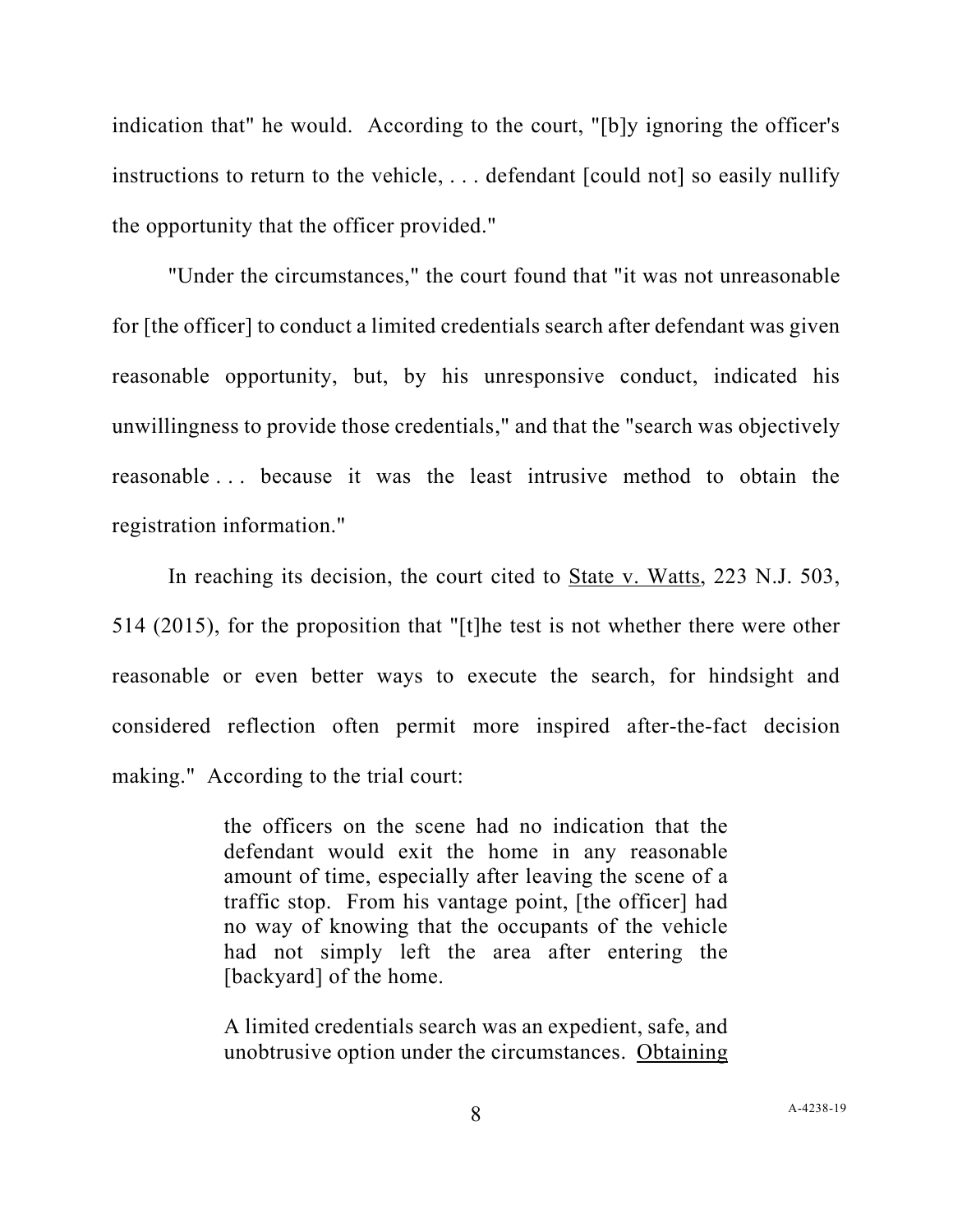a search warrant for a vehicle registration to issue a traffic ticket would be labor and time intensive. Entering the curtilage or home itself to locate the defendant would be highly intrusive and potentially dangerous for the officer. Impounding the vehicle was another possibility. However, this is an intrusive, expensive, and time-consuming option.

[(Emphasis added).]

Turning to the discovery of the weapon, the court found the officer's search in the driver's door pocket was permissible under State v. Terry, 232 N.J. 218, 246 (2018) and State v. Patino, 83 N.J. 1, 12 (1980) because the credentials search was "confined to the glove compartment or other area where a registration might normally be kept in a vehicle." After finding that "a pocket compartment in the side of the driver's door is an area where a registration might normally be kept," the court held that "the search was appropriately limited in scope." Under the plain view doctrine exception to the warrant requirement, the court concluded the officer "was lawfully in the viewing area under the credentials exception" when he "observed a [gun] almost immediately upon opening the driver's side door."

Afterward, as already noted, defendant pled guilty to the one offense and was sentenced in accordance with his plea agreement. This appeal followed.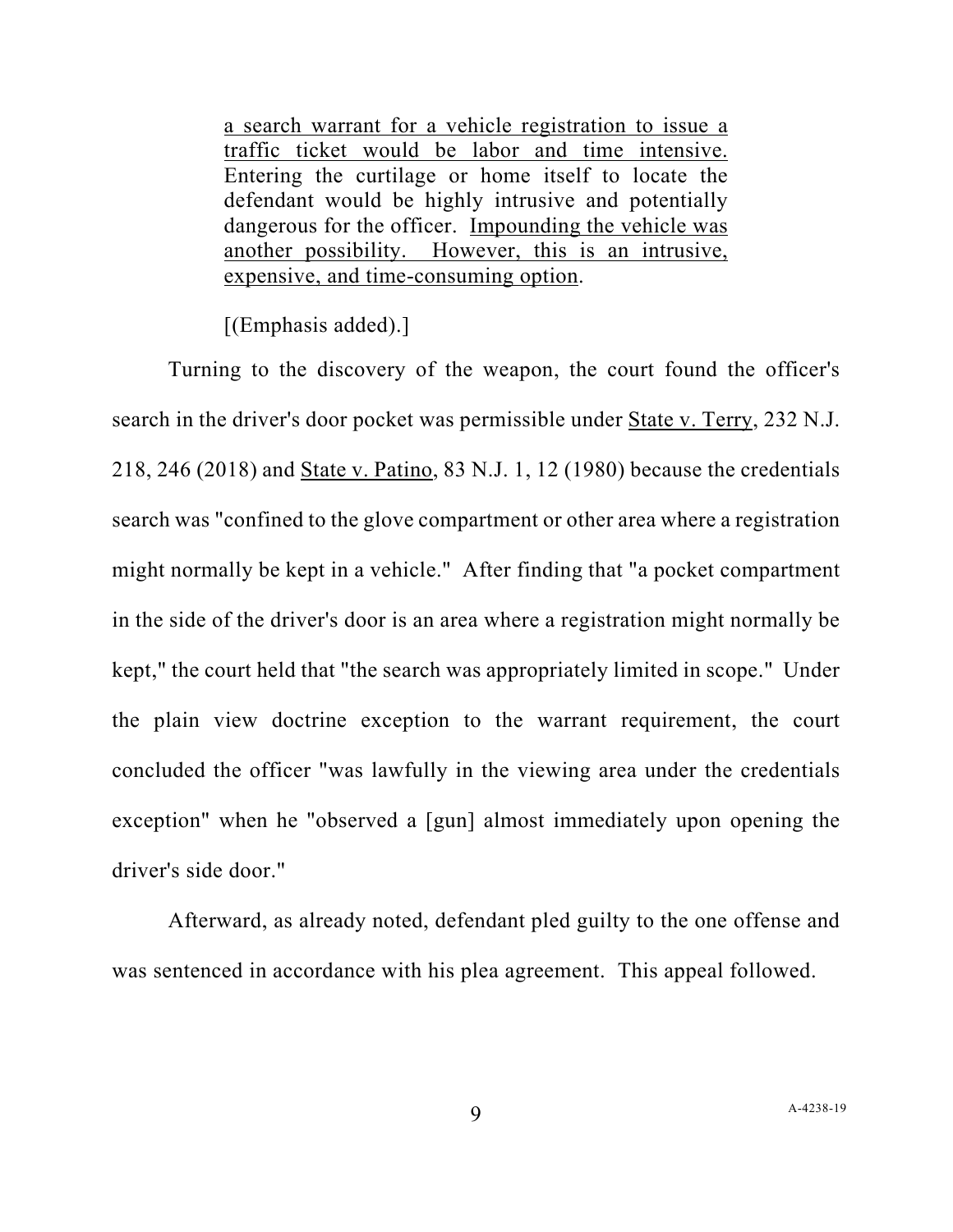II.

Our review of a denial of a motion to suppress is limited. State v. Gamble, 218 N.J. 412, 424-25 (2014). We defer to the trial court's factual findings on the motion unless they are "clearly mistaken" or "so wide of the mark" that the interests of justice require appellate intervention. State v. Elders, 192 N.J. 224, 245 (2007). "A trial court's interpretation of the law, however, and the consequences that flow from established facts are not entitled to special deference." State v. Hubbard, 222 N.J. 249, 263 (2015) (citations omitted). As such, "[a] trial court's legal conclusions are reviewed de novo." Ibid.

We begin our review by rejecting defendant's constitutional challenge, raised for the first time on appeal, to a warrantless credentials search and conclude his argument in that regard is without sufficient merit to warrant discussion in a written opinion. R. 2:11-3(e)(2). Suffice it to say, we will not consider his argument because it was not raised before the trial court, see State v. Witt, 223 N.J. 409, 419 (2015) ("For sound jurisprudential reasons, with few exceptions, our appellate courts will decline to consider questions or issues not properly presented to the trial court when an opportunity for such a presentation is available."), and, in any event, our Supreme Court has repeatedly concluded that such searches under limited circumstances are valid. Terry, 232 N.J. at 222.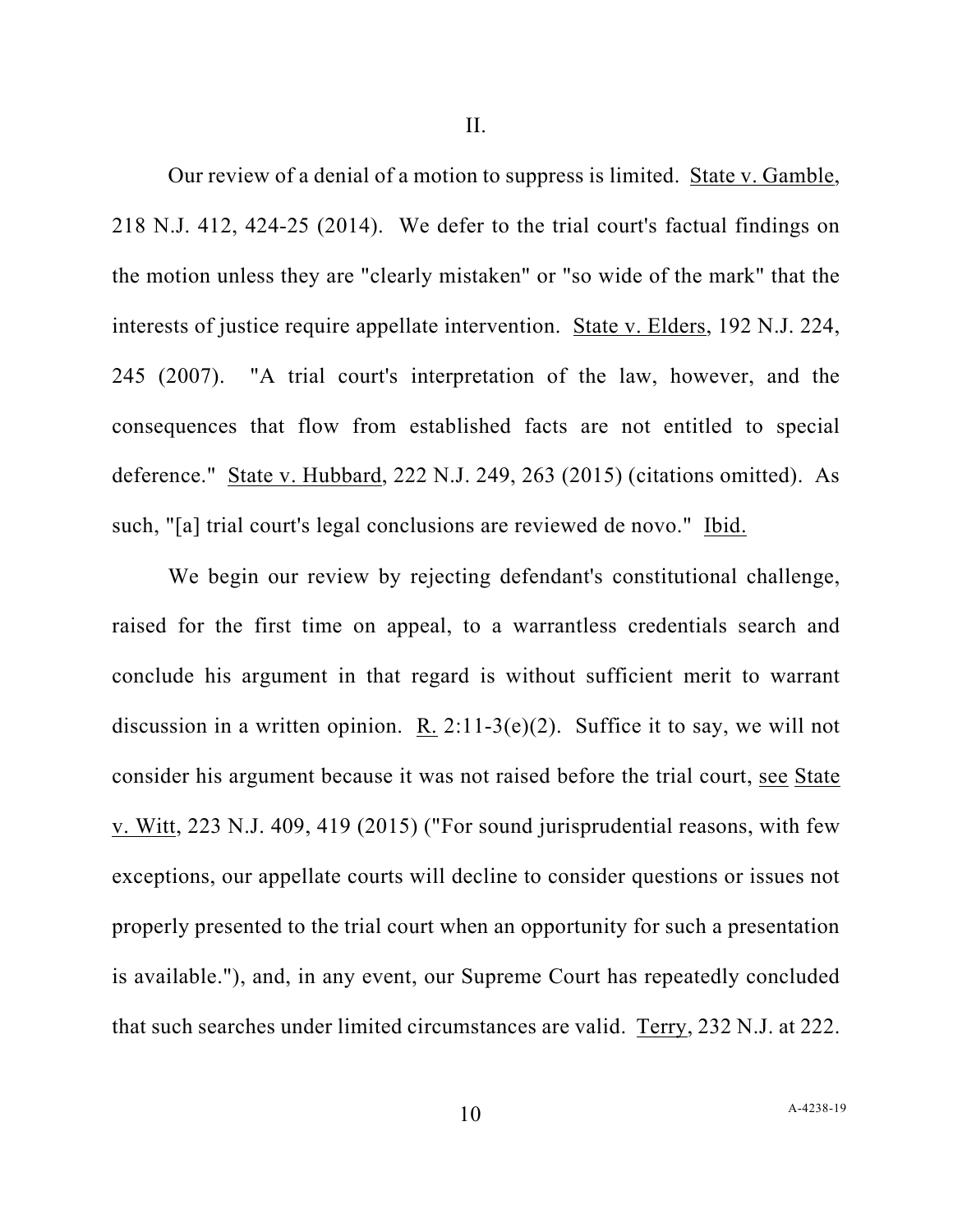We turn to defendant's contentions that the limited circumstances where credential searches are permitted did not exist in this case. We agree.

The Fourth Amendment to the United States Constitution and Article I of the New Jersey State Constitution protect people from "unreasonable searches." U.S. Const. amend. IV; N.J. Const. art. I, § 7. The hallmark of these constitutional provisions is reasonableness. State v. Bruzzese, 94 N.J. 210, 217 (1983). A warrantless search is presumed to be unreasonable, and therefore invalid; "[h]ence, the State must prove the overall reasonableness and validity of [a warrantless] search." State v. Valencia, 93 N.J. 126, 133 (1983). A warrantless search may be found reasonable if the State proves, by a preponderance of the evidence, that the search falls within one of the "welldelineated exceptions to the warrant requirement." Elders, 192 N.J. at 246 (quoting State v. Pineiro, 181 N.J. 13, 19 (2004)).

One such exception is known as the "credentials search" exception, that permits a police officer to conduct a limited search of the areas in a vehicle where registration and insurance information is normally kept to verify a vehicle's credentials for public safety purposes. Terry, 232 N.J. at 222. In Terry, the Court "reaffirm[ed its] decision in [State v. Keaton, 222 N.J. 438, 450 (2015)] that, when a driver is unwilling or unable to present proof of a vehicle's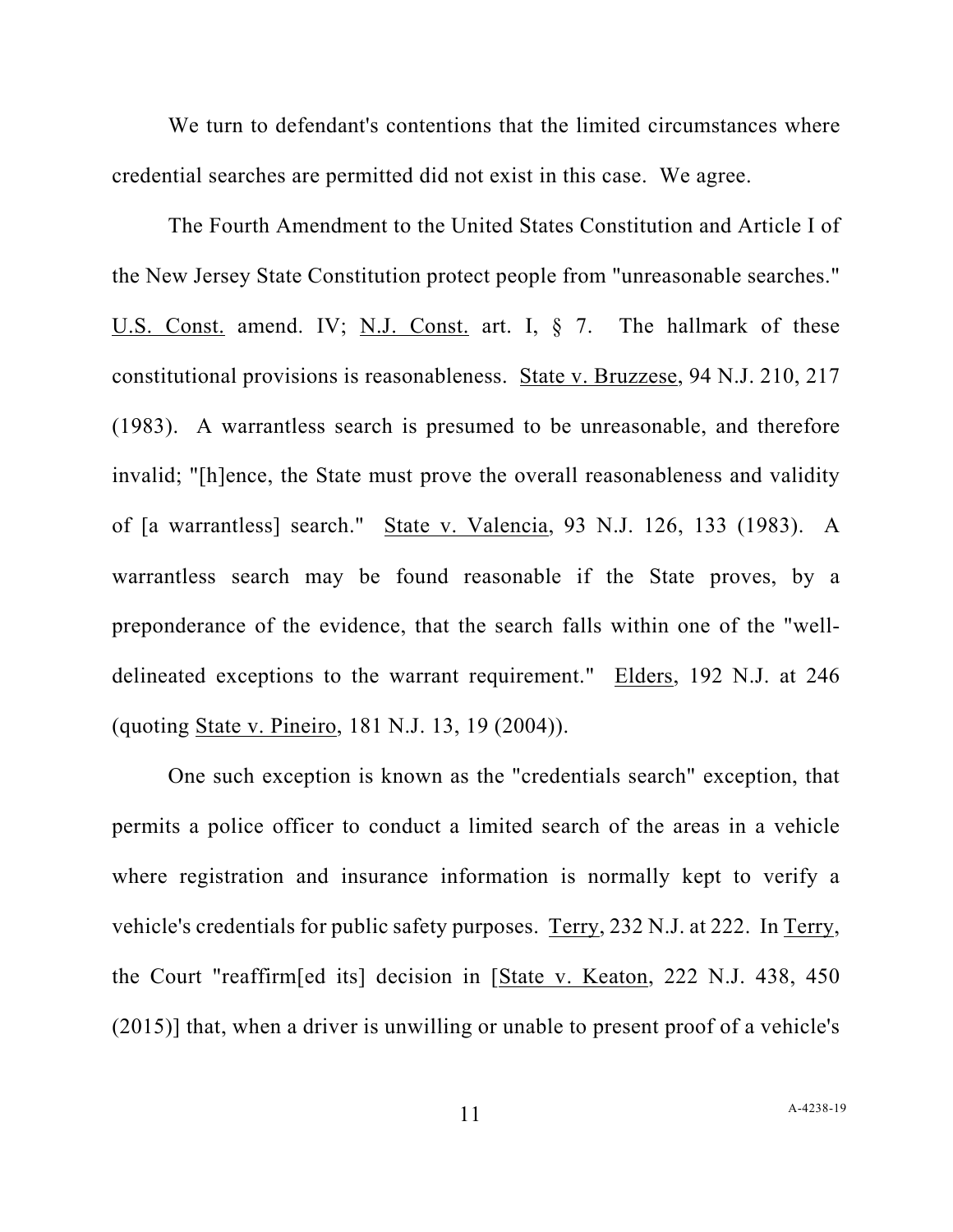ownership, a police officer may conduct a limited search for the registration papers in the areas where they are likely kept in the vehicle." Terry, 232 N.J. at 223.

In analyzing and reaffirming the "limited registration exception" to the Fourth Amendment's requiring a valid warrant prior to conducting a search, the Court stated:

> The authority to conduct a warrantless registration search is premised on a driver's lesser expectation of privacy in his vehicle and on the need to ensure highway and public safety. A motorist must be given a meaningful opportunity to produce ownership credentials, but if he is either unable or unwilling to do so, an officer may conduct a brief and targeted search of the area where the registration might normally be kept in the vehicle.

[Id. at 238-39 (citing <u>Keaton</u>, 222 N.J. at 448).]

"The test is not what thoughts were in defendant's mind. Rather, the test is whether the officers acted in an objectively reasonable manner in light of the . . . situation confronting them." Id. at 225. At the same time, the Court warned that "a warrantless search for proof of ownership will not be justified" "[w]hen a police officer can readily determine that the driver or passenger is the lawful possessor of the vehicle[]despite an inability to produce the registration." Id. at 223 (emphasis added). If that determination cannot be made, the credential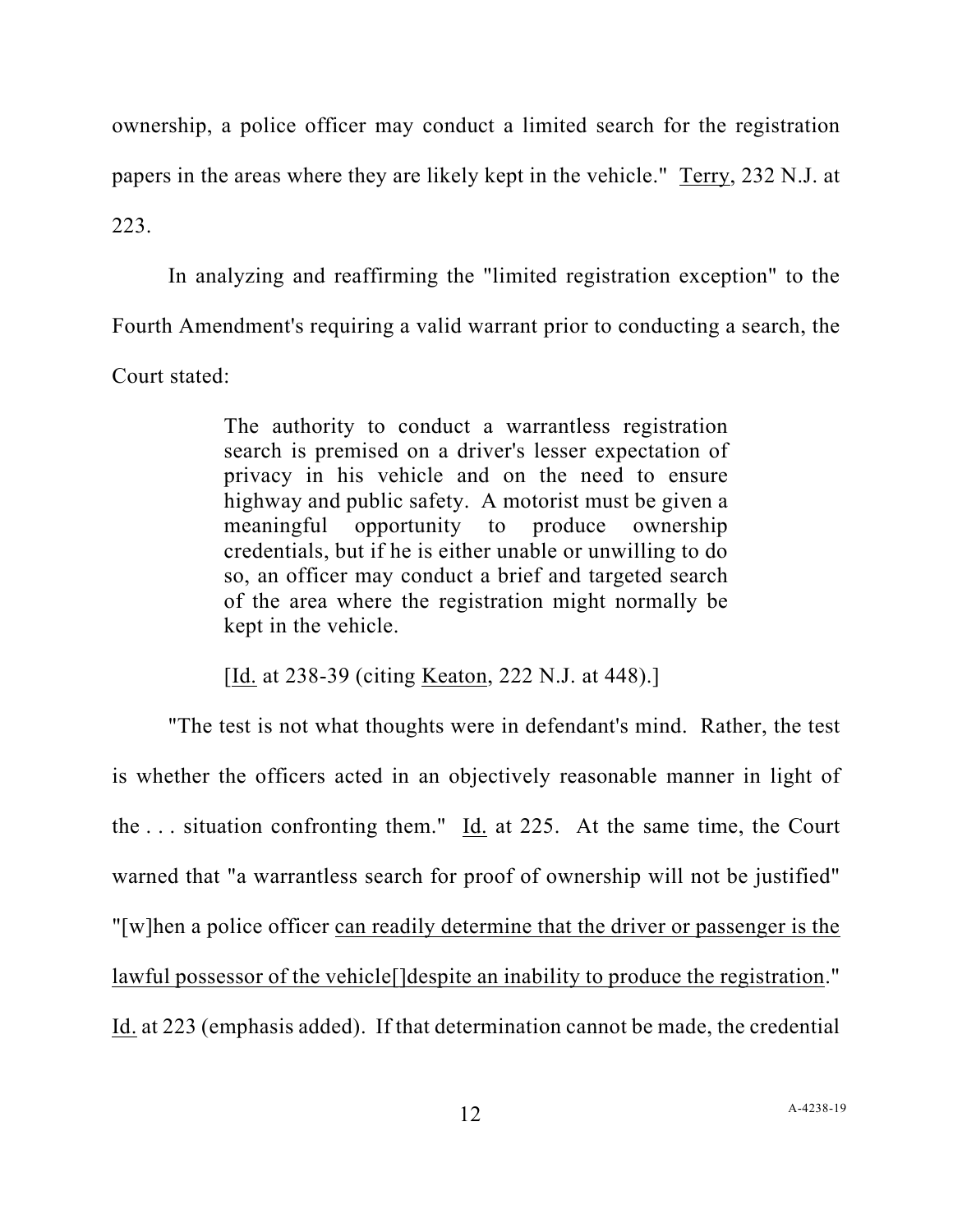search is "permissible if confined to the glove compartment or other area where a registration might normally be kept in a vehicle." Id. at 236-37 (quoting Patino, 83 N.J. at 12).

Though the Court has not precisely defined "unwilling[ness]," the line of cases on the topic suggest that a motorist "unwilling[ness]" is derived from an officer asking for credentials and then receiving an express refusal or a nonverbal response, such as a shrug, before the officer can conduct a limited search for credentials. See id. at 237-238, 245.

In Terry, officers pursued a vehicle after the driver disobeyed a stop sign, almost collided with the police cruiser, failed to stop despite the officer activating the lights and siren of his patrol car, and zigzagged in traffic, before the motorist came to a stop. Id. at 224-25. After the driver exited the vehicle, the officers asked him three times for his credentials, and he was either nonresponsive, stared blankly at the officers, and one occasion "shrugged his shoulders." Ibid. The Court held that officers gave the motorist a "meaningful opportunity" to present the vehicle's credentials. Id. at 246. The Court reasoned that the officers' "objectively reasonable viewpoint," the motorist's actions—i.e., non-responsiveness, blank stare, and shrug—signaled that he "was unwilling or unable to produce proof of ownership." Ibid.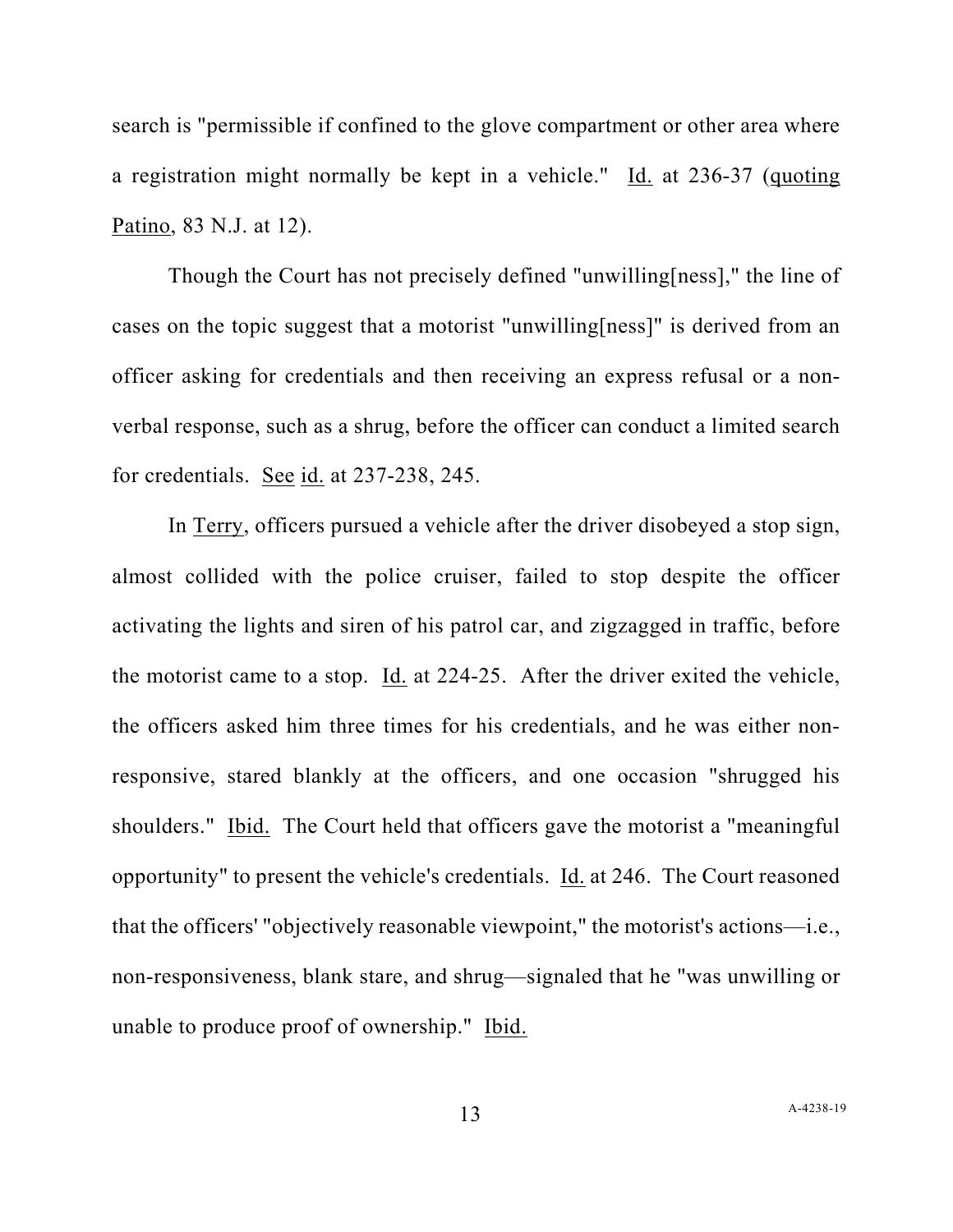In Keaton, emergency medical technicians (EMTs) attended to the operator of an overturned vehicle when the officer came to the scene. 222 N.J. at 443-44. After securing the scene, and without asking the driver for his credentials, the officer went into the vehicle to get credentials for his report and found evidence of criminal activity. Ibid.

The Court upheld our reversal of the trial court's decision to deny the motion to suppress because it found that the officer never provided the motorist with the opportunity to provide his credentials. Id. at 442-43, 450. In its opinion, the Court outlined the number of other actions the officer could have taken—speak to the motorist, request the EMT's assistance, or ask the motorist for the credentials at the hospital—before denying the motorist the opportunity to provide the credentials. Id. at 450. It also held that an officer's "convenience and expediency" does not invalidate the officer's requirement to provide a motorist the opportunity to present credentials. See ibid.

In this case, the State failed to demonstrate that the officer gave defendant a "meaningful opportunity" to provide his credentials or that he was "unable or unwilling" to provide such credentials. Indeed, the officer's testimony does not reflect that he ever asked defendant for his credentials before he opened the car door.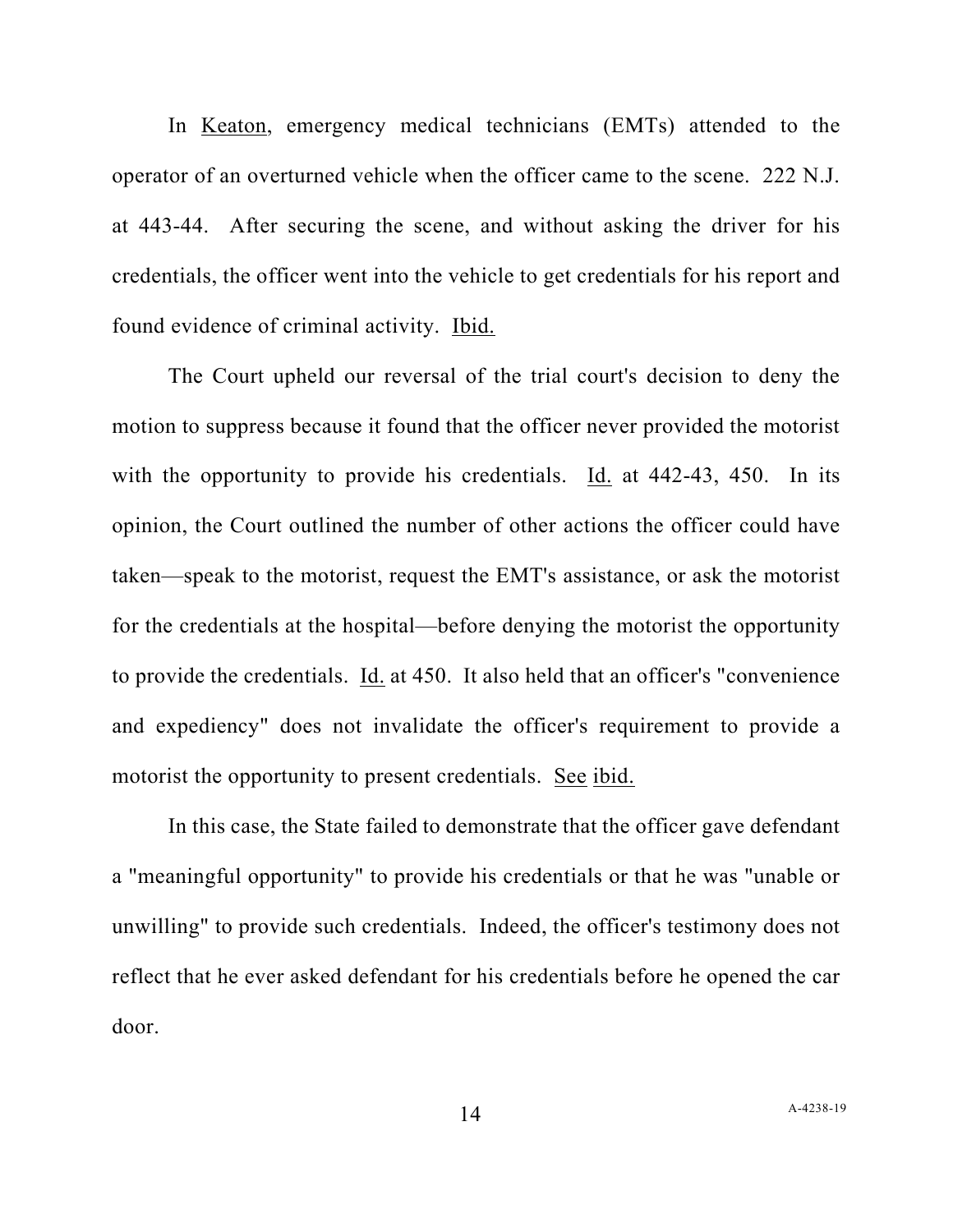Even more significant, consistent with the Court's instruction in Terry, and evident here from the officer securing information by running the vehicle's plates, the officer could have easily employed a minimal investigatory effort before he needed to conduct a warrantless credentials search that could be deemed reasonable. Id. at 243 (If the "officer can readily determine that either [the driver or passenger] is the lawful possessor, then a warrantless search for proof of ownership is not justified."). For example, the officer could have confirmed defendant was a "lawful possessor of the vehicle" by simply running the vehicle's plates, as he later did after he opened the car's door. Id.

The evidence established that the officer had no problem with quickly running the car's plates and determining that defendant's father was the registered owner of the vehicle with the illegal tinted windows. Had the officer taken that simple step before opening the vehicle's car door, there would have been no need for a credentials search at all and a summons for violation of N.J.S.A. 39:3-75 could have been issued to defendant who appeared within minutes of Devlin's conversation with the homeowner.

Contrary to the trial court's conclusion here, it is of no consequence that these actions would or would not have been "labor and time intensive," as the exception does not allow officers, for expediency's sake, to search for